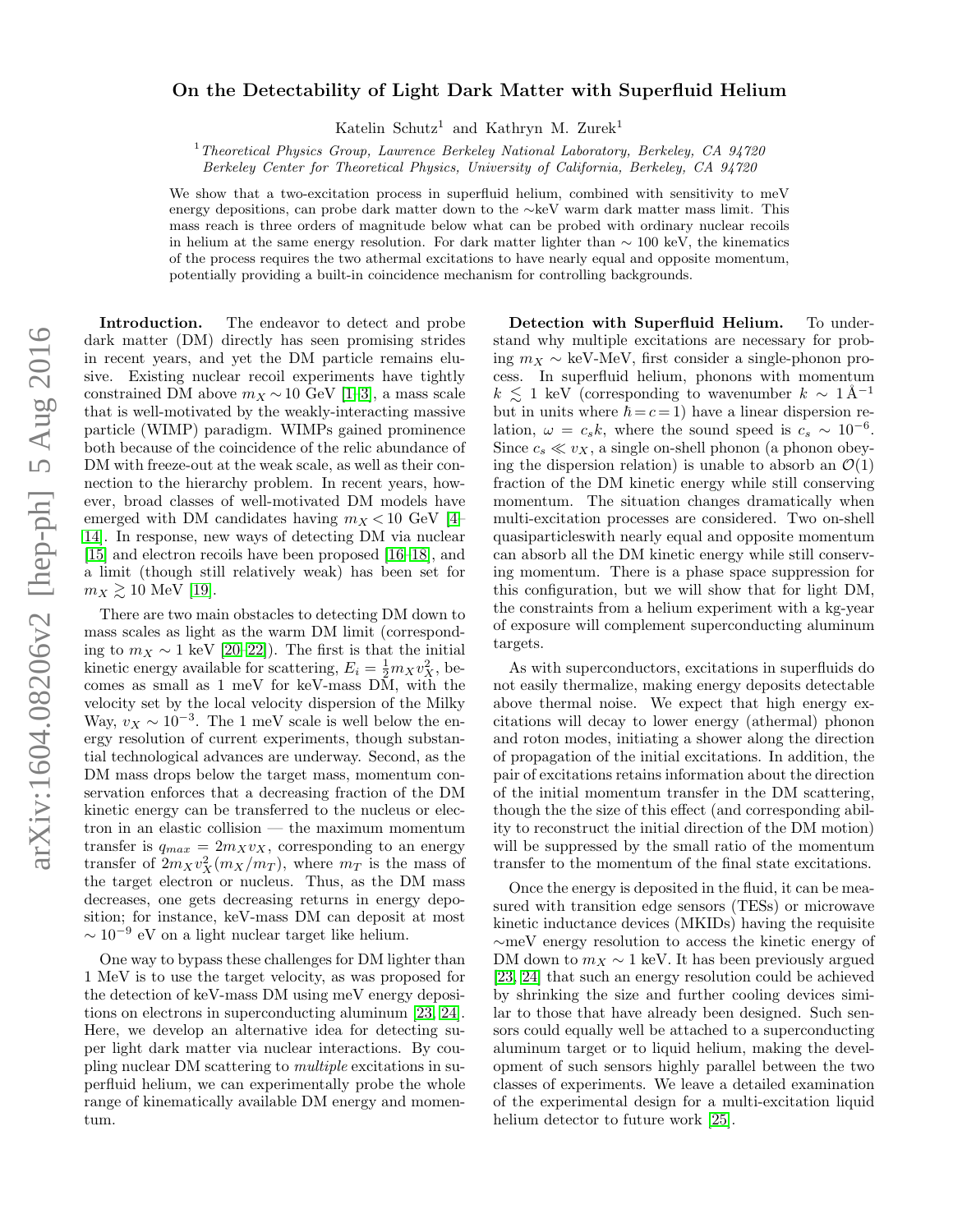Excitations in Superfluid Helium. We begin by using quantum fluid dynamics to parameterize secondquantized density and velocity excitations,

$$
\rho = \rho_0 + V^{-\frac{1}{2}} \sum_{k} e^{i(\vec{k} \cdot \vec{r} - \omega_k t)} \rho_{\vec{k}}, \tag{1}
$$

$$
\vec{v} = V^{-\frac{1}{2}} \sum_{k} e^{i(\vec{k}\cdot\vec{r}-\omega_{k}t)} \vec{v}_{\vec{k}}
$$
 (2)

where V is a reference volume and  $\rho_0$  is the mean background density. Free perturbations satisfy the continuity equation  $\vec{v}_{\vec{k}} = -\vec{k}\,\omega_k\rho_{\vec{k}}/\rho_0 k^2$  and the corresponding harmonic oscillator Hamiltonian in Fourier space,

$$
H_0 = \frac{1}{2} \sum_{k} \left( \rho_0 v_{\vec{k}} v_{-\vec{k}} + \phi_k \rho_{\vec{k}} \rho_{-\vec{k}} \right), \tag{3}
$$

where  $\phi_k$  is the second functional derivative of the energy density with respect to the background density. The force constant  $\phi_k$  is related to the frequency by  $\omega_k^2 = \rho_0 k^2 \phi_k$  and the frequency of perturbations is given by  $\omega_k = k^2/2m_{\text{He}}S(k)$ . Here  $S(k)$  is the static structure factor in units of the mean number density, related to the two-point correlation function of perturbations in the liquid,  $m_{\text{He}}^2 S(k) = \langle \rho_k \rho_{-k} \rangle$ . This function scales linearly for  $k \leq 1$  keV giving a linear dispersion relation, and levels off to 1 at high  $k \gtrsim 5$  keV, giving the typical free-particle dispersion relation [\[26\]](#page-4-13).

From the commutation relation between the density and velocity [\[27\]](#page-4-14), writing  $\rho$  and  $\vec{v}$  in terms of the usual creation and annihilation operators, we find

$$
\rho_{\vec{k}} = m_{\text{He}} \sqrt{S(k)} (a_{\vec{k}} - a_{-\vec{k}}^{\dagger}) \tag{4}
$$

$$
\vec{v}_{\vec{k}} = -\frac{\vec{k}}{2m_{\text{He}}\sqrt{S(k)}}(a_{\vec{k}} + a^{\dagger}_{-\vec{k}}). \tag{5}
$$

Then, expanding the Hamiltonian to the next (third) order in perturbations, we find, similar to [\[28,](#page-4-15) [29\]](#page-4-16),

$$
H_3 = \int d^3r \left(\frac{1}{2}\vec{v}\cdot\rho\vec{v} + \frac{1}{3!}\frac{\delta\phi_k[\rho_0]}{\delta\rho_0}\rho^3\right). \tag{6}
$$

At small k,  $\phi_k[\rho_0] = c_s^2/\rho_0$ , implying  $\delta \phi_k[\rho_0] / \delta \rho_0 =$  $c_s^2(2u_0 - 1)/\rho_0^2$ , where  $u_0 \equiv (\rho_0/c_s)(\delta c_s/\delta \rho_0) = 2.84$ , as measured by [\[30\]](#page-4-17). Beyond this regime, the inclusion of the  $\rho^3$  term varies between different treatments in the literature and we therefore will drop it for the remainder of this work. We note that this may cause the computed rate to be different by  $\mathcal{O}(1)$  factors and will address selfconsistent inclusion of the  $\rho^3$  term in future work [\[31\]](#page-4-18).

This simple picture of quantum fluid perturbations is substantially complicated by the fact that superfluid helium is an interacting Bose fluid. Excitations with a wavelength much larger than the interatomic spacing involves many atoms, implying that a correct description of scattering at low momentum transfer  $(q \leq 1 \text{ Å})$ must include interatomic correlations. Feynman and Cohen [\[32\]](#page-4-19) introduced a correction to the ground state wavefunction, "backflow," which accounts for the positions of the other atoms. The method of correlated basis functions (CBF) [\[33\]](#page-4-20) is another natural extension of



<span id="page-1-0"></span>FIG. 1. The two-excitation process we consider and the corresponding kinematics. The dashed lines denote excitations, while solid lines denote dark matter.

the theory that systematically allows one to compute the response of the fluid to one or more excitations. Here we will denote one and two excitation states by  $|\vec{k}\rangle = \rho_{\bar{i}}^{\dagger}$  $|\vec{k}_{\vec{k}}|0\rangle$  and  $|\vec{k}_{1}\vec{k}_{2}\rangle = \rho_{\vec{k}}^{\dagger}$  $\frac{1}{\vec{k}_1} \rho_{\vec{k}}^{\dagger}$  $\frac{1}{k_2} |0\rangle$ , respectively. Due to interactions in the fluid, these states are not orthogonal,  $\langle \vec{k}_1 \vec{k}_2 | \vec{k}_1 + \vec{k}_2 \rangle \neq 0$ , and they must be orthonormalized. The orthonormalized two-excitation state (denoted with a rounded bracket) is (see for example the discussion in [\[34,](#page-4-21) [35\]](#page-4-22))

<span id="page-1-1"></span>
$$
|\vec{k}_1 \vec{k}_2\rangle = \frac{\rho_{\vec{k}_1} \rho_{\vec{k}_2} - \frac{\langle \vec{k}_1 + \vec{k}_2 | \vec{k}_1 \vec{k}_2 \rangle}{\langle \vec{q} | \vec{q} \rangle} \rho_{\vec{k}_1 + \vec{k}_2} \over \langle \vec{k}_1 \vec{k}_2 | \vec{k}_1 \vec{k}_2 \rangle^{1/2}} |0\rangle.
$$
 (7)

One can then compute the matrix element to create two excitations:

$$
(\vec{k}_1 \vec{k}_2 | H_3 | \vec{q}) = -\frac{1}{2m_{\text{He}}(S(q)S(k_1)S(k_2))^{1/2}} \times \qquad (8)
$$

$$
(\vec{q} \cdot \vec{k}_1 U(k_1) + \vec{q} \cdot \vec{k}_2 U(k_2) + q^2 U(k_1) U(k_2)),
$$

where  $U(q) = S(q) - 1$  and where we emphasize again that we are only including the kinetic term in the Hamiltonian [\[34,](#page-4-21) [36\]](#page-4-23). Results with similar energy and momentum scalings are obtained from the method of collective coordinates [\[37\]](#page-4-24), as well as in the dielectric formulation [\[38\]](#page-4-25). We refer the reader to Ref. [\[35\]](#page-4-22) for a review of these results, and leave a more detailed discussion for future work [\[31\]](#page-4-18).

Multi-Excitation Scattering Rates. We now turn to calculating the rate of the interaction shown in Fig. [1.](#page-1-0) DM with initial momentum  $\vec{p}_i$  interacts with a helium nucleus initially at rest, transferring momentum  $\vec{q}$  and energy  $\omega$  to the nucleus. In an ordinary nuclear recoil, the maximum momentum transfer is  $q_{\text{max}} = 2m_Xv_X$ , and a typical energy deposition on the target nucleus  $\omega \simeq 10^{-9} \text{ eV} (m_X/\text{keV})^2.$ 

As suggested above and depicted in Fig. [1,](#page-1-0) more energy can be deposited via nuclear targets when energy and momentum  $(\omega, \vec{q})$  are deposited on a mediating off-shell excitation. This excitation can come back on shell when the interaction characterized by the Hamiltonian in Eq. [\(8\)](#page-1-1) leads to a splitting into two excitations carrying momentum  $\vec{k}_1$  and  $\vec{k}_2$ . When  $\omega \gg c_s q_{\text{max}}$ , these excitations must be nearly back-to-back in order to conserve momentum. This configuration has suppressed phase space,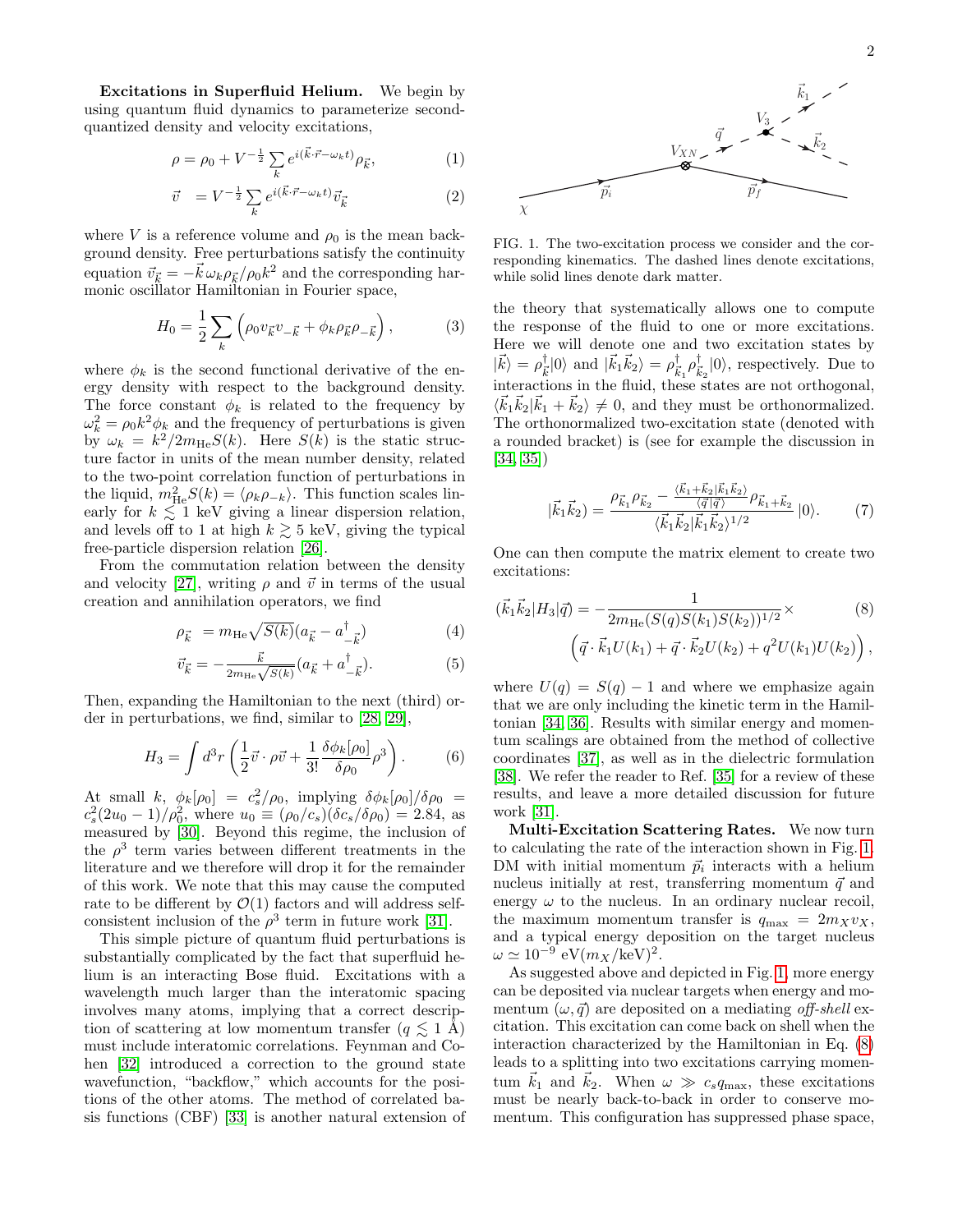but we will show that the rate for this process is non-zero. This is also confirmed by the observation of a response in superfluid helium away from the single-excitation dispersion curve (see e.g. [\[39\]](#page-4-26) for recent measurements).

For the practical purpose of predicting DM exclusion constraints that could be achieved with a superfluid helium experiment, we will use the dynamic structure factor  $S(q,\omega)$ , defined in relation to the differential scattering rate as

$$
\frac{d^2\Gamma}{dq d\omega} = \frac{\rho_0 \sigma_N q}{2m_X m_{\text{He}} p_i} S(q, \omega).
$$
 (9)

Though we will adopt  $S(q,\omega)$  from a recent state-of-theart numerical simulation [\[40\]](#page-4-27), the remainder of this section will be devoted to deriving the approximate form of  $S(q,\omega)$  in order to analytically understand its behavior in the relevant kinematic regimes.

In order to approximate the multi-excitation scattering rate, we first apply Fermi's golden rule,

<span id="page-2-0"></span>
$$
\Gamma = \frac{1}{(2\pi)^5} \int d^3p_f \, d^3k_1 \, d^3k_2 \, \frac{|\langle \mathcal{M} \rangle|^2}{16m_X^2 m_{\text{He}}^2} \times \delta^{(3)} \left(\vec{q} - \vec{k}_1 - \vec{k}_2\right) \delta\left(\omega - \frac{1}{2m_{\text{He}}} \left(\frac{k_1^2}{S(k_1)} + \frac{k_2^2}{S(k_2)}\right)\right) (10)
$$

where the transition rate, following [\[41\]](#page-4-28), is  $W_{fi}$  =  $|\langle \mathcal{M} \rangle|^2 / 16m_X^2 m_{\text{He}}^2$ . To compute the matrix element  $|\langle M \rangle|^2$ , we need the relevant vertices (labeled  $V_3$  and  $V_{XN}$  in Fig. [1\)](#page-1-0) and Green's function for the off-shell intermediate state.

We can read off the appropriate matrix element from the Hamiltonian via  $W_{fi} = |V_{XN}G(q,\omega)V_3|^2$ . Here  $V_3 \equiv$  $(\vec{k}_1 \vec{k}_2 | H_3 | \vec{q})$  in Eq. [8](#page-1-1) and  $V_{XN} = 2\pi a \rho(r)/(m_X m_{\text{He}})$  in position space, where a is the scattering length (related to the total cross-section by  $\sigma_N = 4\pi a^2$ . Meanwhile in momentum space,  $V_{XN} = 2\pi a \sqrt{S(q)}/m_X$ . We will consider both massive and light mediators such that in momentum space,  $\sigma_N = 16\pi\alpha_p\alpha_X(f_pZ + f_n(A-Z))^2m_X^2/(q^2 + m_\phi^2)^2$ , where  $Z$  is the atomic number,  $A$  is the atomic mass, and  $m_{\phi}$  is the mediator mass. The couplings  $\alpha_{X,p} = g_{X,p}^2/4\pi$ and  $f_{p,n}$  are between the mediator and the DM, proton, and neutron, respectively. The Green's function for momentum transfer in the fluid has the form  $G(q, \omega)$  =  $(\omega + m_{\text{He}}c_s^2 + q^2/2m_{\text{He}})/(\omega^2 - c_s^2q^2 - (q^2/2m_{\text{He}})^2)$  [\[42\]](#page-4-29); we will proceed under the approximation that  $\omega \gg m_{\text{He}}c_s^2$  so that the behavior can be approximated as  $G(\omega) \sim 1/\omega$ .

The rate in Eq. [\(10\)](#page-2-0) can be evaluated for a generic helium dispersion relation and for generic configurations. Here we quote the result in the case that the final state excitations are emitted in a back-to-back configuration,  $\vec{k}_1 \approx -\vec{k}_2 \equiv \vec{k}$ , which is necessary when  $q \ll k$ . This approximation will be good for low-mass DM but will break down by ∼1 MeV for energy deposits below 10 meV. In order to obtain analytic expressions, we take an approximation for  $S(k)$  employed in Ref. [\[35\]](#page-4-22):  $S(k) = k/\sqrt{4m_{\text{He}}^2c_s^2 + k^2}$ . While this approximation misses important features such as the roton peak, it does

reproduce the correct behavior of  $S(k)$  as  $k \to 0$  and when  $k \gg 1$  Å.

Under these assumptions, the analytic expressions simplify to

<span id="page-2-1"></span>
$$
\Gamma = \int \frac{d^3 k_1 \, d^3 p_f}{8(2\pi)^3} \frac{\sigma_N q^4 h(k)^2 G(\omega)^2}{m_{\text{He}}^2 m_X^2} \delta\left(\omega - \omega_1 - \omega_2\right) \tag{11}
$$

where  $h(k) = \left(4m_{\text{He}}^2c_s^2(1-c_\theta^2) + k^2 - k\sqrt{k^2 + 4m_{\text{He}}^2c_s^2}\right)$  $/(k^2 + 4m_{\text{He}}^2 c_s^2)$ , where  $c_{\theta}$  is the angle between  $k_1$ and q, and where  $\omega_1 = k_1^2/(2m_{\text{He}}S(k_1))$  and  $\omega_2$  =  $k_2^2/(2m_{\text{He}}S(|q-k_2|)).$  In order to evaluate this further, we note that the  $c_{\theta}$  integral can be carried out utilizing the  $\delta$  function, while the  $k_1$  integral can be done analytically in the limit that  $\omega \gg m_{\text{He}}c_s^2$ . We find that

<span id="page-2-2"></span>
$$
S(q,\omega) = \frac{7m_{\rm He}^{5/2}}{60\pi^2 \rho_0} \frac{c_s^4 q^4}{\omega^{7/2}},
$$
\n(12)

which is in in agreement with the  $q \to 0$ ,  $\omega \to \infty$  limit of  $S(q,\omega)$  quoted in the literature (e.g. [\[34,](#page-4-21) [35,](#page-4-22) [38,](#page-4-25) [43\]](#page-4-30)). Note that we use the full expression derived from Eq. [11](#page-2-1) in computing rates from the analytic expression; Eq. [12](#page-2-2) should be considered only a guide to obtain a correct order-of-magnitude estimate at higher DM mass. Note that due to the steep scaling of  $S(q,\omega)$  with  $\omega$ , the rate will be peaked near the threshold of the detectors, with the rate above ∼10 meV energy depositions being negligible.

We will consider two regimes in determining the DMnucleus cross section: for a heavy mediator we set  $\sigma_N =$  $\sigma_p(f_p Z + f_n (A - Z))^2 / f_p^2$ , while for a light mediator we set  $\sigma_N = \sigma_p (f_p Z + f_n (A - Z))^2 q_{\text{ref}}^4 / f_p^2 q^4$  where q is in units of a reference momentum at which  $\sigma_p$  is evaluated,  $q_{ref} = v_0 m_X$ . In the non-relativistic limit, the final state phase space for the DM is re-written as  $d^3 p_f \approx d\omega \, dq \, 2\pi q \, m_X/p_i$ . The integral over the momentum transfer is from  $p_i - p_f$  to  $p_i + p_f$  where in terms of the initial DM energy  $\vec{E}_i = \frac{1}{2} m_X v_X^2$ , the momenta are  $p_i = \sqrt{2m_X E_i}$  and  $p_f = \sqrt{2m_X(E_i - \omega)}$ . We thus obtain for the differential rate, from Eq. [12,](#page-2-2)

$$
\frac{d\Gamma}{d\omega} \simeq \frac{7}{120\pi^2} \frac{\sigma_p (f_p Z + f_n (A - Z))^2 c_s^4 m_{\text{He}}^{3/2}}{p_i \omega^{7/2}} a(E_i, \omega) \tag{13}
$$

where

$$
a(E_i, \omega)_{m_{\phi} \gg q} = \frac{32}{6} m_X^2 \sqrt{E_i (E_i - \omega)} (4E_i - \omega) (4E_i - 3\omega)
$$
  
 
$$
a(E_i, \omega) = 4 a^4 \sqrt{E_i (E_i - \omega)} \tag{14}
$$

$$
a(E_i, \omega)_{m_\phi \ll q} = 4 q_{\text{ref}}^4 \sqrt{E_i(E_i - \omega)}.
$$
\n(14)

Detection Rates and Sensitivity Forecasts. The scattering rate for individual DM particles producing back-to-back excitations can now be converted to a DM detection rate  $R$  per target mass via

$$
\omega \frac{dR}{d\omega} = \int dv_X f_{MB}(v_X) \, \omega \, \frac{d\Gamma}{d\omega} \frac{\rho_X}{\rho_0 m_X},\tag{15}
$$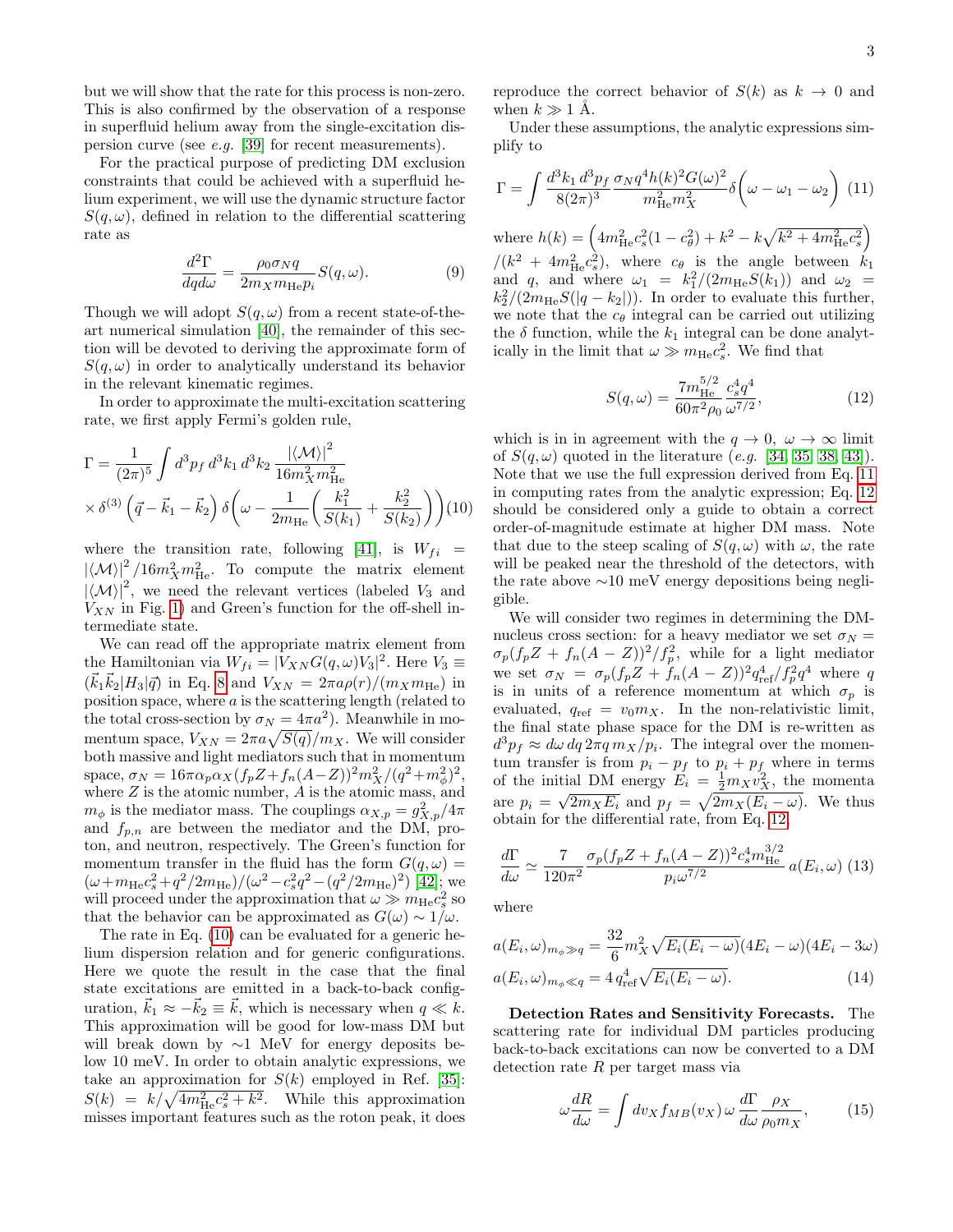Sensitivity to DM via a Massive Mediator

Sensitivity to DM via a Massless Mediator



<span id="page-3-0"></span>FIG. 2. 95% confidence level sensitivity expected with a 1 kg-year exposure of superfluid helium. We show both two-excitation processes in the superfluid (labeled 2X) as well as ordinary nuclear recoils (labeled NR), with 1 meV energy resolution in the detectors. The results are computed analytically via the formula Eq. [11](#page-2-1) (dashed), as well as tabulated from Ref. [\[40\]](#page-4-27) (solid); we have stopped these curves once the scattering begins to probe kinematic regions beyond that tabulated in Ref. [\[40\]](#page-4-27). Also shown are benchmarks based on couplings that are consistent with current limits. For the massive mediator, we assume  $\alpha_X = 10^{-5}$ for all three curves, while for the light mediator we set  $\alpha_X = 10^{-19}$ .

where  $\rho_X$  is the local DM density 0.3 GeV/cm<sup>3</sup>,  $\rho_0$  is the density of liquid helium, and  $f_{MB}$  is the Maxwell-Boltzmann distribution of DM in the Milky Way halo,

$$
f_{MB}(v_X) = \frac{4\pi v_X^2 e^{-v_X^2/v_0^2} \Theta(v_{esc} - v_X)}{\left(\text{erf}(z) - 2ze^{-z^2}/\sqrt{\pi}\right) \pi^{3/2} v_0^3} \tag{16}
$$

with  $z = v_{esc}/v_0$  and where  $\Theta$  denotes the Heaviside step function. Here we take the root-mean-square velocity  $v_0$  to be 220 km/s and the escape velocity  $v_{esc}$  to be 500 km/s [\[44\]](#page-4-31). For both massive and light mediators, the rate is peaked at low  $\omega$ .

Integrating over deposited energies, in Fig. [2](#page-3-0) we show the expected sensitivity of a 1 kg-year exposure of superfluid helium to a two-excitation process, assuming a minimum energy sensitivity of 1 meV, and a dynamic range of the sensor up to 10 meV. We compute the rate utilizing the analytic formula, Eq. [11](#page-2-1) (dashed), as well as tabulated from Ref. [\[40\]](#page-4-27) (solid). The two are in good agreement, except at masses approaching an MeV, where the tabulated  $S(q,\omega)$  also includes a contribution from single phonon emission. We also show the expected constraints from ordinary nuclear recoils in the fluid, this time allowing for a larger energy deposit (up to 10 eV) in order to capture the full sensitivity to  $\sim 100$  MeV dark matter. When showing our results, we constrain  $\sigma_p$  in the case where  $f_p = f_n$ , and consider both a light  $(m_\phi \ll v_0 m_X)$ and heavy  $(m_{\phi} \gg v_0 m_X)$  mediator. The solar neutrino background is small on Helium (see Fig. 3 of [\[24\]](#page-4-11)), so that the 95% confidence level from a one-sided Poisson distribution corresponds to 3 events. Other sources of noise can be controlled by the requirement that there be two back-to-back excitations in the final state, though we note that this will be less effective at higher DM masses. As can be seen from the plot, two-excitation processes and nuclear recoils provide highly complementary modes

of DM detection, with sensitivity in distinct regions of parameter space. With 1 meV energy resolution TESs, we can therefore employ a single multimodal liquid helium experiment to constrain dark matter masses over five orders of magnitude.

We also show scattering cross-sections corresponding to fixed  $\alpha_X$ ,  $\alpha_p$  for a given mediator mass. These fixed couplings are chosen to broadly satisfy terrestrial, cosmological and astrophysical constraints. The constraints applied are described in general terms for DM-electron interactions in [\[23\]](#page-4-10), and are outlined in great detail in [\[24\]](#page-4-11). Existing constraints on DM-nucleon interactions are similar for models of interest here (or in some cases weaker, for instance constraints from big bang nucleosynthesis are weaker in models with DM coupling only to nucleons), so we simply make use of these parameters to emphasize that dark matter models satisfying all terrestrial, astrophysical, and cosmological constraints are within reach of the class of experiments we propose. The implications of a superfluid helium experiment for various DM models will be explored in future work [\[31\]](#page-4-18).

Conclusions. We have proposed a new method of detecting DM using the quantum fluid dynamics of superfluid helium. With a kg-year exposure, we have demonstrated that a superfluid helium experiment would complement recently-proposed superconductor experiments in detecting low-mass DM scattering on nucleons instead of electrons. Superfluid helium has additional benefits: (1) the kinematics of the two-excitation process provide a coincidence gate for controlling backgrounds for DM lighter than  $\sim$ 1 MeV, and (2) the same experiment can also search for DM via nuclear recoils off helium nucleii, extending the range of DM masses that can be probed. With the benchmarks outlined in this letter, we anticipate that the ability to probe DM as light as the ∼keV warm DM limit will motivate further development of the